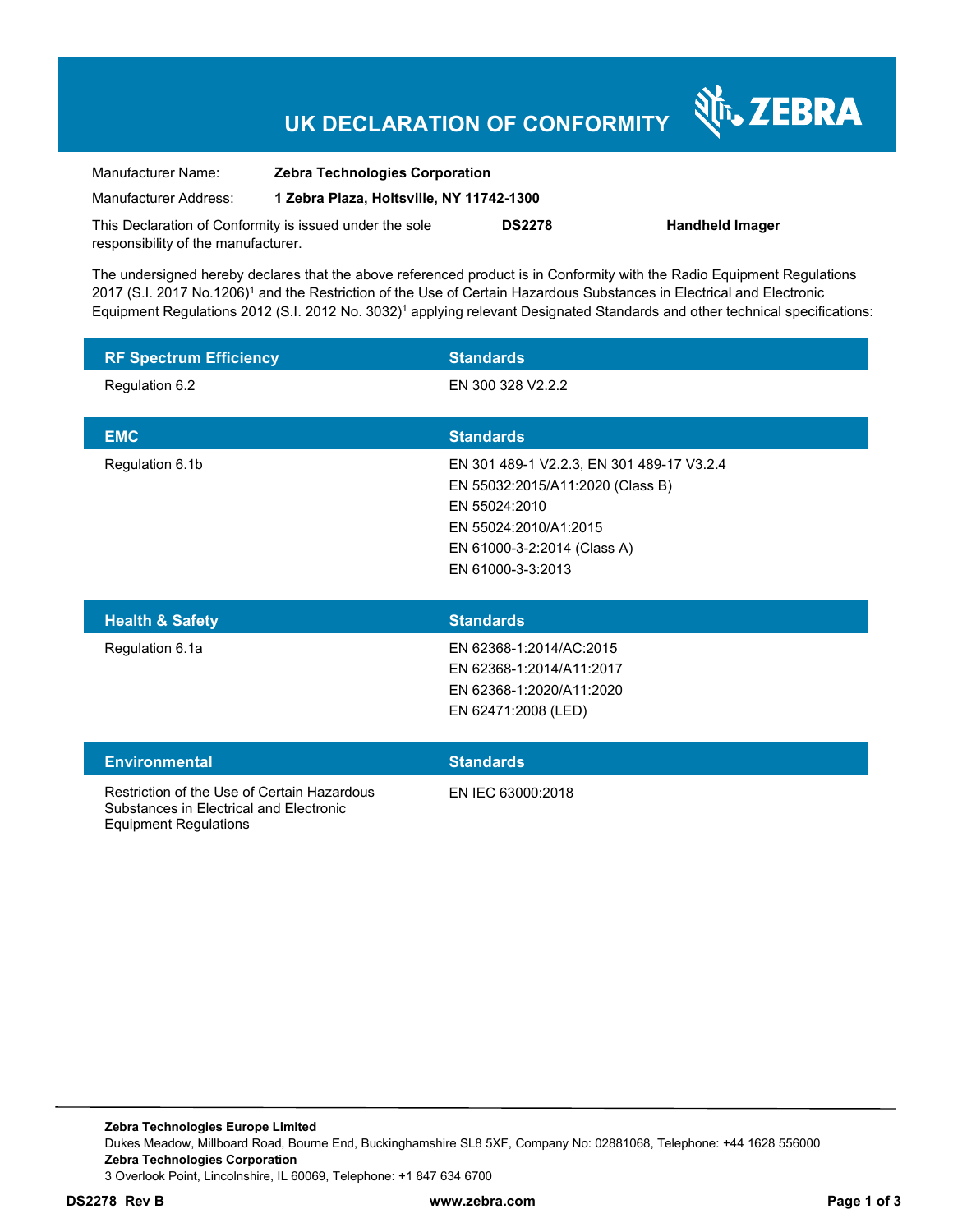### **UK DECLARATION OF CONFORMITY**



With regard to the Radio Equipment Regulations 2017 (S.I. 2017 No.1206)<sup>1</sup>, the conformity assessment procedure referred to in regulation 41(4)(a) and detailed in Schedule 2 has been followed.

1 As amended by applicable EU withdrawal legislation implemented at the time of issuing this declaration

#### **Signed on behalf of Zebra Technologies Corporation**

*(Signature of authorized person)* Marco Belli Rev: B Sr. Manager, Regulatory **Date: 1 April 2022** Place: Bourne End, UK